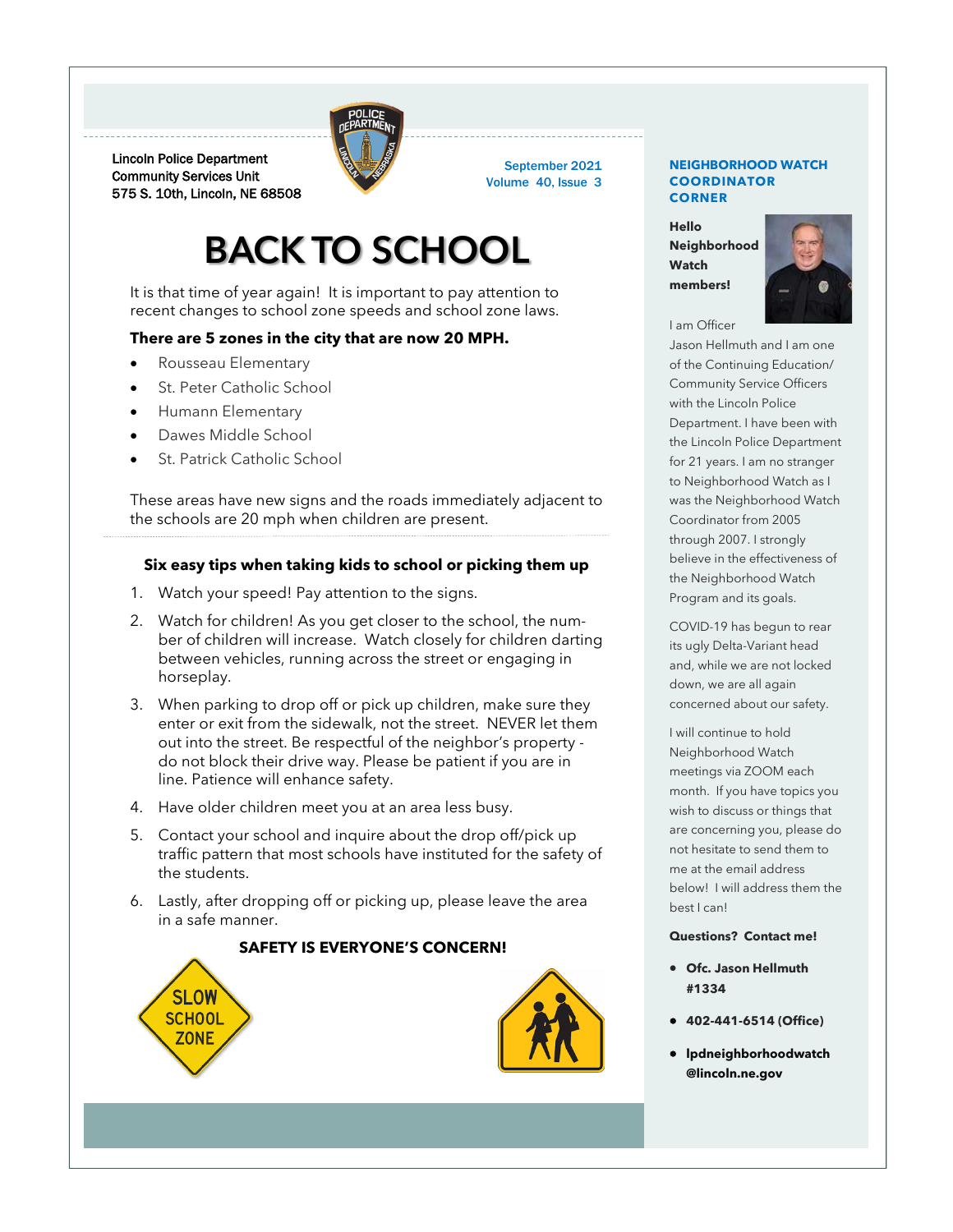# **CRIME STOPPERS**

## **Reaches 45 year milestone**

Since September 8, 1976, Crime Stoppers USA has been encouraging citizens to submit crime tips. It began as the brainchild of an Albuquerque detective who was lamenting the need for something to get citizens involved in providing tips on crimes and to identify suspects.

The first "Crime of the Week" announcement led to the identification and arrest of three men for a homicide. Crime Stoppers has an average 95% conviction rate on cases solved by a simple tip.

Lincoln/Lancaster County Crime Stoppers began in 1983. It should be noted that Crime Stoppers is a separate entity from the police department. It is a 501c3 corporation, funded solely by donations. The governing board is comprised of members of our community who have an interest in seeing a safer community.

Each year, Crime Stoppers hosts a National Convention, bringing together stake-holders in the enterprise. This year's event was held in Omaha at the end of September. It was well attended with opportunities for groups throughout the world to interact and trade ideas.

Please take a moment to look at the page and see if you can help identify anyone from our local cases. Remember, you do not have to leave your name and you may be eligible for a CASH reward.



# **Halloween Safety Tips**

Tip #1: Plan your route in advance Tip #2: Wear reflective clothing Tip #3: Have stranger danger talk Tip #4: Wear Shoes for walking Tip #5: Keep costumes comfortable Tip #6: Establish a curfew Tip #7: Remember your cell phone Tip #8: Stay hydrated Tip #9: Check candy before eating Tip #10: Keep your walkways clear